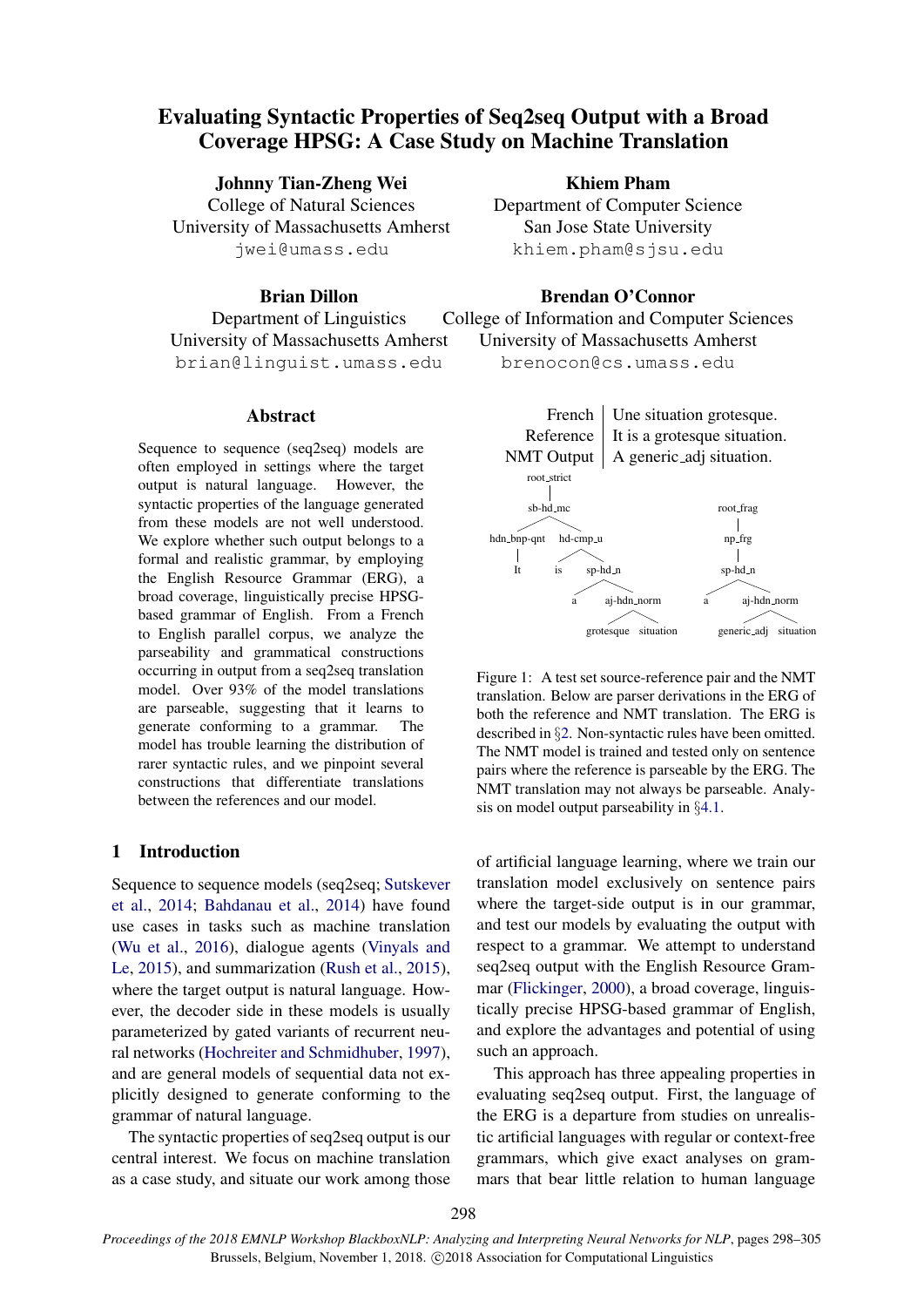[\(Weiss et al.,](#page-7-5) [2018;](#page-7-5) [Gers and Schmidhuber,](#page-6-2) [2001\)](#page-6-2). In fact, about 85% of the sentences found in Wikipedia are parseable by the ERG [\(Flickinger](#page-6-3) [et al.,](#page-6-3) [2010\)](#page-6-3). Second, our methodology directly evaluates sequences the model outputs in practice with greedy or beam search, in contrast to methods rescoring pre-generated contrastive pairs to test implicit model knowledge [\(Linzen et al.,](#page-7-6) [2016;](#page-7-6) [Sennrich,](#page-7-7) [2016\)](#page-7-7). Third, the linguistically precise nature of the ERG gives us detailed analyses of the linguistic constructions exhibited by reference translations and parseable seq2seq translations for comparison.

Figure [1](#page-0-0) shows an example from our analysis. Each testing example records the reference derivation, the model translation, and the derivation of that translation, if applicable. The derivations richly annotate the rule types and the linguistic constructions present in the translations.

Our analysis in §[4.1](#page-2-0) presents results on parseability by the ERG and summarizes its relation to surface level statistics using Pearson correlation. In §[4.2](#page-3-0) we manually annotate a small sample of NMT output without ERG derivations for grammaticality. We find that 60% of exhaustively unparseable NMT translations are ungrammatical by humans. We also identify that 18.3% of the ungrammatical sentences could be corrected by fixing agreement attachment errors. We conduct a discriminatory analysis in §[4.4](#page-4-0) on reference and NMT rule usage to guide a qualitative analysis on our NMT output. In analyzing specific samples, we find a general trend that our NMT model prefers to translate literally.

#### <span id="page-1-0"></span>2 Head-phrase Structure Grammars

A head-phrase structure grammar (HPSG; [Pol](#page-7-8)[lard and Sag,](#page-7-8) [1994\)](#page-7-8) is a highly lexicalized constraint based linguistic formalism. Unlike statistical parsers, these grammars are hand-built from lexical entries and syntactic rules. The English Resource Grammar [\(Flickinger,](#page-6-1) [2000\)](#page-6-1) is an HPSGbased grammar of English, with broad coverage of linguistic phenomena, around 35K unique lexical entries, and handling of unknown words with both generic part-of-speech conditioned lexical types [\(Adolphs et al.,](#page-6-4) [2008\)](#page-6-4) and a comprehensive set of class based generic lexical entries captured by regular expressions. The syntactic rules give fine-grained labels to the linguistic constructions

present.<sup>[1](#page-1-1)</sup> While the ERG produces both syntactic and semantic annotations, we focus only on syntactic derivations in this study.

Suitable to our task, the ERG was engineered to capture as many grammatical strings as possible, while correctly rejecting ungrammatical strings. Parseability under the ERG should have linguistic reality in grammaticality. Ideally, there will be no parses for any ungrammatical string, and at least one parse for all grammatical strings, which can be unpacked in order of scores assigned by the included maximum entropy model. We make a distinction between parseability and grammaticality. For our purposes of evaluating with a specified grammar, we consider the parseability of sentences under the ERG in §[4.1,](#page-2-0) regardless of human grammaticality judgments. In §[4.2,](#page-3-0) we manually annotate unparseable sentences for English grammaticality.

All experiments are conducted with the 1214 version of the ERG, and the LKB/PET was used for all parsing [\(Copestake and Flickinger,](#page-6-5) [2000\)](#page-6-5). We use the default parsing configuration (command line option "--erg+tnt"), which uses a parsing timeout of 60 seconds. A sentence is labeled unparseable either if the search space contains no derivations or if not a single derivation is found within the search space before the timeout. Figure [1](#page-0-0) shows a simplified derivation tree.

## 3 Experimental Setup

This section details our setup of a French to English ( $FR \rightarrow EN$ ) neural machine translation system which we now refer to as NMT. Our goal was to test a baseline system for comparable results to machine translation and seq2seq models.

Dataset. From 2M French to English sentence pairs in the Europarl v7 parallel corpora [\(Koehn,](#page-7-9) [2005\)](#page-7-9), we subset 1.6M where the English/reference sentence was parseable by the ERG. For these 1.6M sentence pairs, we record the best tree of the English sentence as determined by the maximum entropy model included in the ERG. All sentence pairs we now consider have at least one English translation within our grammar, and we make no constraint on French. About 1.4M pairs were used for training, 5K for validation, and the remaining 200K reserved for analysis.

Out of vocabulary tokens. On the source-side

<span id="page-1-1"></span> ${}^{1}$ A list of rules types and their descriptions can be found at <http://moin.delph-in.net/ErgRules>.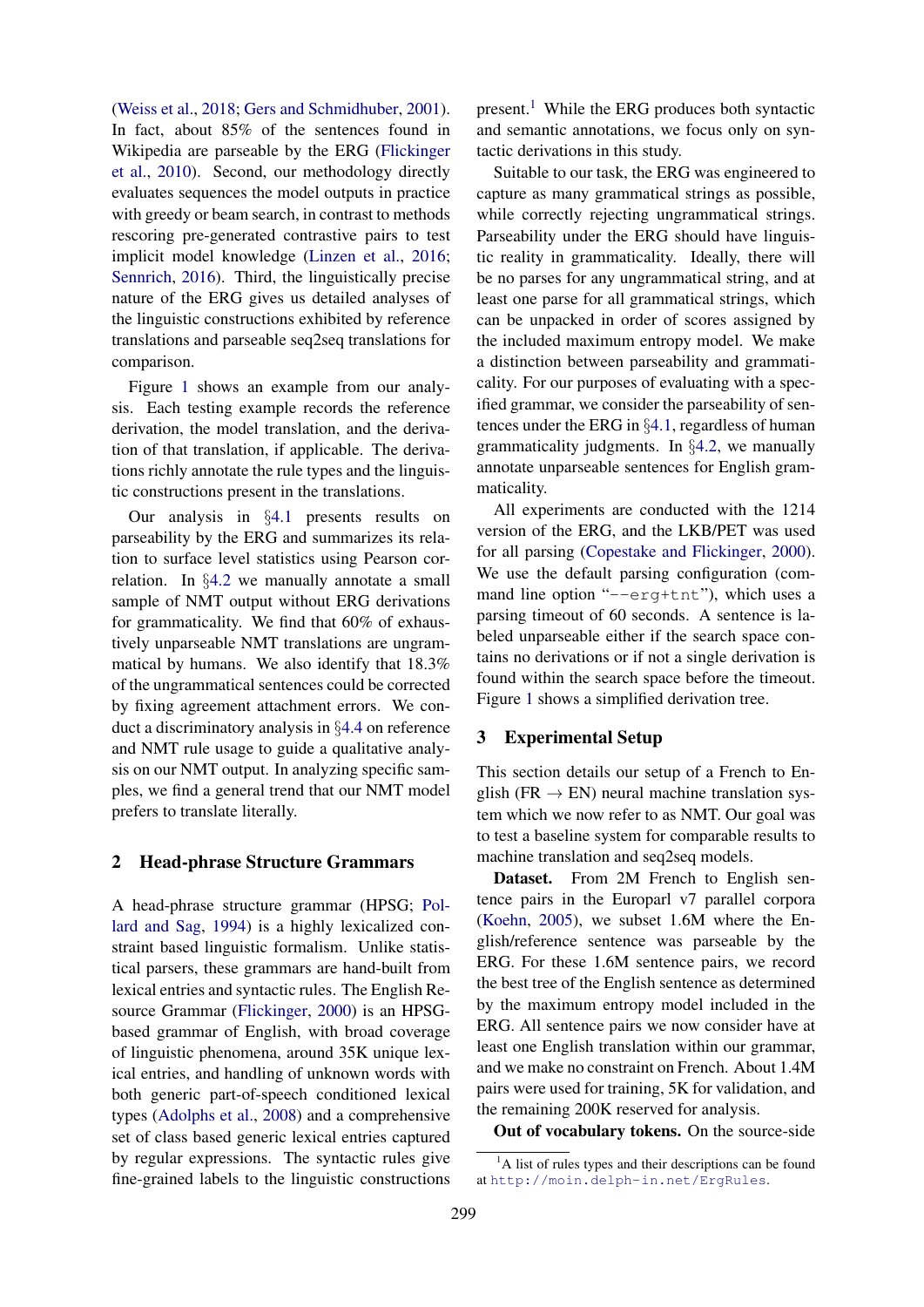|                  | <b>Strict</b> |                       | Informal Unpar- |                  |        |
|------------------|---------------|-----------------------|-----------------|------------------|--------|
| Source Full Frag |               |                       |                 | <b>Full Frag</b> | seable |
|                  |               | Ref   64.7 2.4   31.5 |                 | 1.4              | 0.0    |
| <b>NMT</b>       | 60.5          | 3.0                   | 28.1            | 1.6              | 6.8    |
|                  |               | $+0.6$ -3.4           |                 | $+0.2$           | $+6.8$ |

<span id="page-2-1"></span>Table 1: The distribution of root node conditions for the reference and NMT translations on the 200K analysis sentence pairs. Root node conditions are taken from the recorded best derivation. The best derivation is chosen by the maximum entropy model included in the ERG.

French sentences, simple rare word handling was applied, where all tokens with a frequency rank over 40K were replaced with an "UNK" token. However, when handling rare words in the targetside English sentences, "UNK" will significantly degrade ERG parsing performance on model output. We replace our output tokens based on the lexical entries recognized by the ERG in our best parses (as in Figure [1'](#page-0-0)s NMT output). This form of rare word handling is similar to the 10K PTB dataset [\(Mikolov et al.,](#page-7-10) [2011\)](#page-7-10), but with more detailed part-of-speech and regular expression conditioned "UNK" tokens. After preprocessing, we had a source vocabulary size of 40000, and a target vocabulary size of 36292.

Model. Our translation model is a word-level neural machine translation system with an attention mechanism (?). We used an encoder and decoder with 512 dimensions and 2 layers each, and word embeddings of size 1024. Dropout rates of 0.3 on the source, target, and hidden layers were applied. A dropout of 0.4 was applied to the word embedding, which was tied for both input and output. The model was trained for about 20 hours with early stopping on validation perplexity with patience 10 on a single Nvidia GPU Titan X (Maxwell). We used the NEMATUS [\(Sennrich](#page-7-11) [et al.,](#page-7-11) [2017\)](#page-7-11) implementation, a highly ranked system in WMT16.

Translations. After training convergence on the 1M sentence pairs, the saved model is used for translation on the 200K sentences pairs left for analysis. A beam size of 5 is used to search for the best translation under our NMT model. We parse these translations with the ERG and record the best tree under the maximum entropy model. We have parallel data of the French sentence, the human/reference English translation, the NMT English translation, the parse of the reference trans-

| <b>Feature</b>     | <b>Equation</b>                    | r        |
|--------------------|------------------------------------|----------|
| <b>LP NMT</b>      | $\log P_m(S_o)$                    | 0.313    |
| LP Unigr. (src-fr) | $\log P_u(S_i)$                    | 0.289    |
| LP Unigr. (ref-en) | $\log P_u(S_r)$                    | 0.273    |
| LP Unigr. (out-en) | $\log P_u(S_o)$                    | 0.304    |
| Length Output      | $ S_o $                            | $-0.320$ |
| Mean LP            | $\log P_m(S_o)$                    | 0.093    |
| Norm LP            | $\log P_m(S_o)$<br>$\log P_u(S_o)$ | 0.057    |

<span id="page-2-2"></span>Table 2: Pearson's  $r$  of surface statistics against the binary parseability variable. Parseable is denoted with +1.  $S_i$ ,  $S_r$ ,  $S_o$  are the input, reference, and NMT output sentences, respectively. We abbreviate log probability as "LP."  $P_m(S)$  is the probability of S occurring under the NMT model, and  $P_u(S)$  is the probability of S occurring under a unigram model.

lation, and the parse of NMT translation (if it was grammatical). Note that the NMT translation may have no parse.

#### 4 Results

## <span id="page-2-0"></span>4.1 Parseability

The NMT translations for the 200K test split were parsed. Parsing a sentence with the ERG yields one of four cases:

- Parseable. A derivation is found and recorded by the parser before the timeout. The best derivation is chosen by the included maximum entropy in the ERG. About 93.2% of the sentences were parseable.
- Unparseable due to resource limitations. The parser reached its limit of either memory or time before finding a derivation. This constitutes about 3.2% of all cases, and 47% of unparsable cases.
- Unparseable due to parser error. The parser encountered an error in retrieving lexical entries or instantiating the parsing chart. This constitutes about 0.5% of all cases, and 8% of unparsable cases.
- Unparseable due to exhaustation of search space. The parser exhausted the entire search space of derivations for a sentence, and concludes that it does not have a derivation in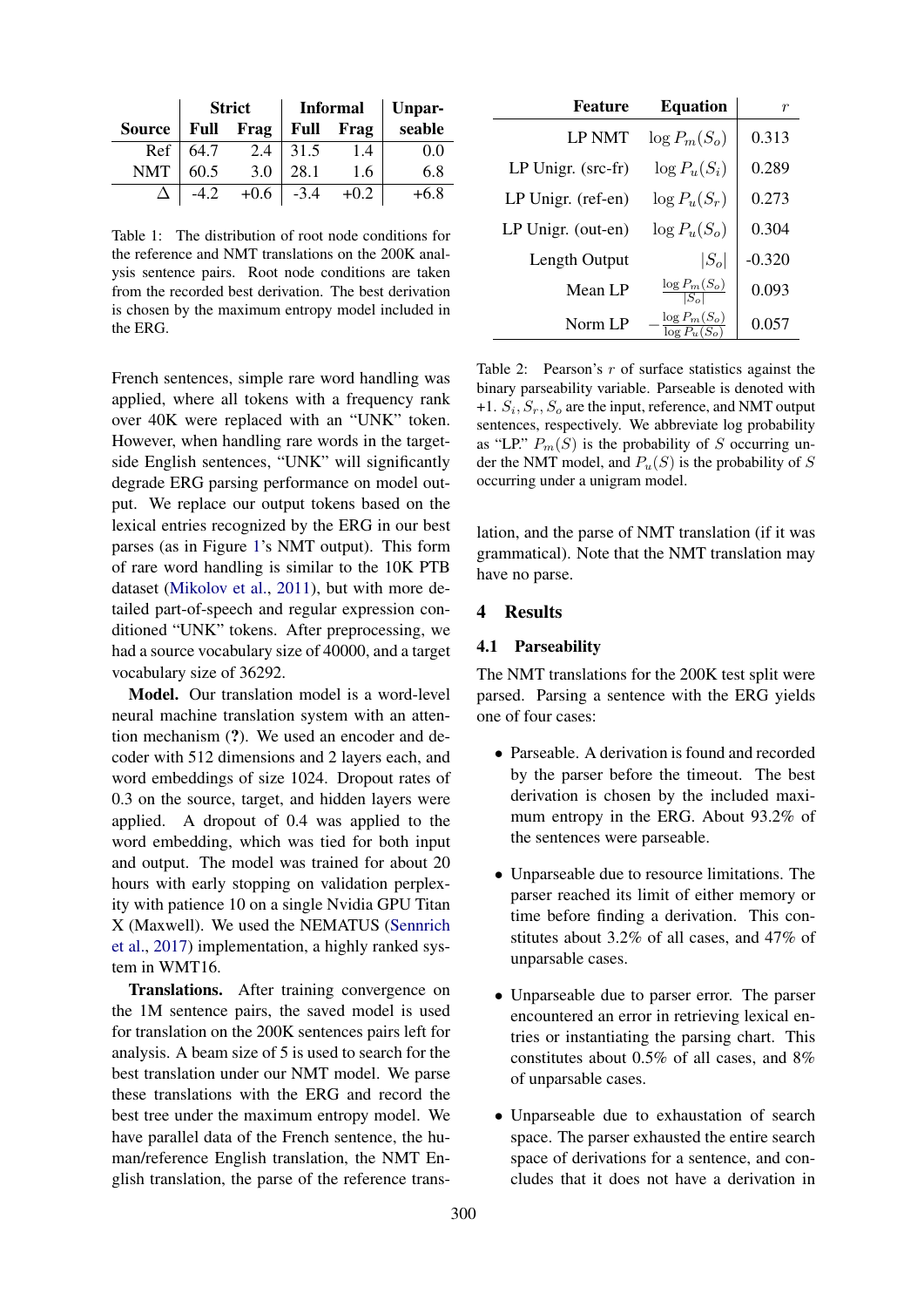

<span id="page-3-1"></span>Figure 2: Count of rule usage for the 10 most frequent rules in the derivations of the reference and grammatical NMT translations.

the ERG. This constitutes about 3.1% of all cases, and 45% of unparsable cases.

The distribution of the root node conditions for the reference and NMT translation derivations are listed in table [1,](#page-2-1) along with the parseability of the NMT translations. Root node conditions are used by the ERG to denote whether the parser had to relax punctuation and capitalization rules, with "strict" and "informal", and whether the derivation is of a full sentence or a fragment, with "full" and "frag". Fragments can be isolated noun, verb, or prepositional phrases. Both full sentence root node conditions saw a decrease in usage, with the strict full root condition having the largest drop out of all conditions. Both fragments have a small increase in usage.

We summarize the parseability of NMT translations with a few surface level statistics. In addition to log probabilities from our translation model, we provide several transformations of these scores, which were inspired by work in unsupervised acceptability judgments [\(Lau et al.,](#page-7-12) [2015\)](#page-7-12). In table [2,](#page-2-2) we calculate Pearson's r for each statistic and the binary parseability variable. The  $r$  coefficient is effectively a normalized difference in means.

From the correlation coefficients, we see that the probabilities from the NMT and unigram models are all indicative of parseability. The higher the probabilities, the more likely the translation is to be grammatical. Length is the only exception with a negative coefficient, where the longer a sentence is, the less likely a translation is gram-



<span id="page-3-2"></span>Figure 3: The ratio of each rule's count in grammatical NMT translations over count in reference translations, ordered by the rule's frequency rank in reference derivations. Only rules with over 1000 usages in the set of reference derivations are shown.

matical. Length has the strongest correlation of all our features, but this correlation may be due to limitations in the ERG's ability to parse longer sentences, instead of the NMT model's to generate longer grammatical sentences. We see that the LP NMT has a higher correlation with grammaticality than the unigram models, but not by a large amount. Coefficients for length and LP NMT have the two greatest magnitudes.

## <span id="page-3-0"></span>4.2 Grammaticality

Out of the 14K unparseable NMT translations, there are 6.2K translations where the parser concluded unparseability after exhausting the search space for derivations. We will refer to these examples as "exhaustively unparseable." To understand the relation between English grammaticality and exhaustive unparseability under the ERG, two linguistics undergraduates (including the first author) labeled a random sample of 100 NMT translations from this subset. We sampled only those translations with less than 10 words to limit annotator confusion. Annotators were instructed to assign a binary grammatical judgment to each sentence, ignoring the coherence and meaning of the translation, to the best of their abilities. Punctuation was ignored in all annotations, although the ERG is sensitive to punctuation. When the sentence was ungrammatical, subject-verb agreement and noun phrase agreement errors were annotated.

Within our random sample, 60 sentences were labeled as ungrammatical. Of these ungrammatical sentences, 5 could be made grammatical if a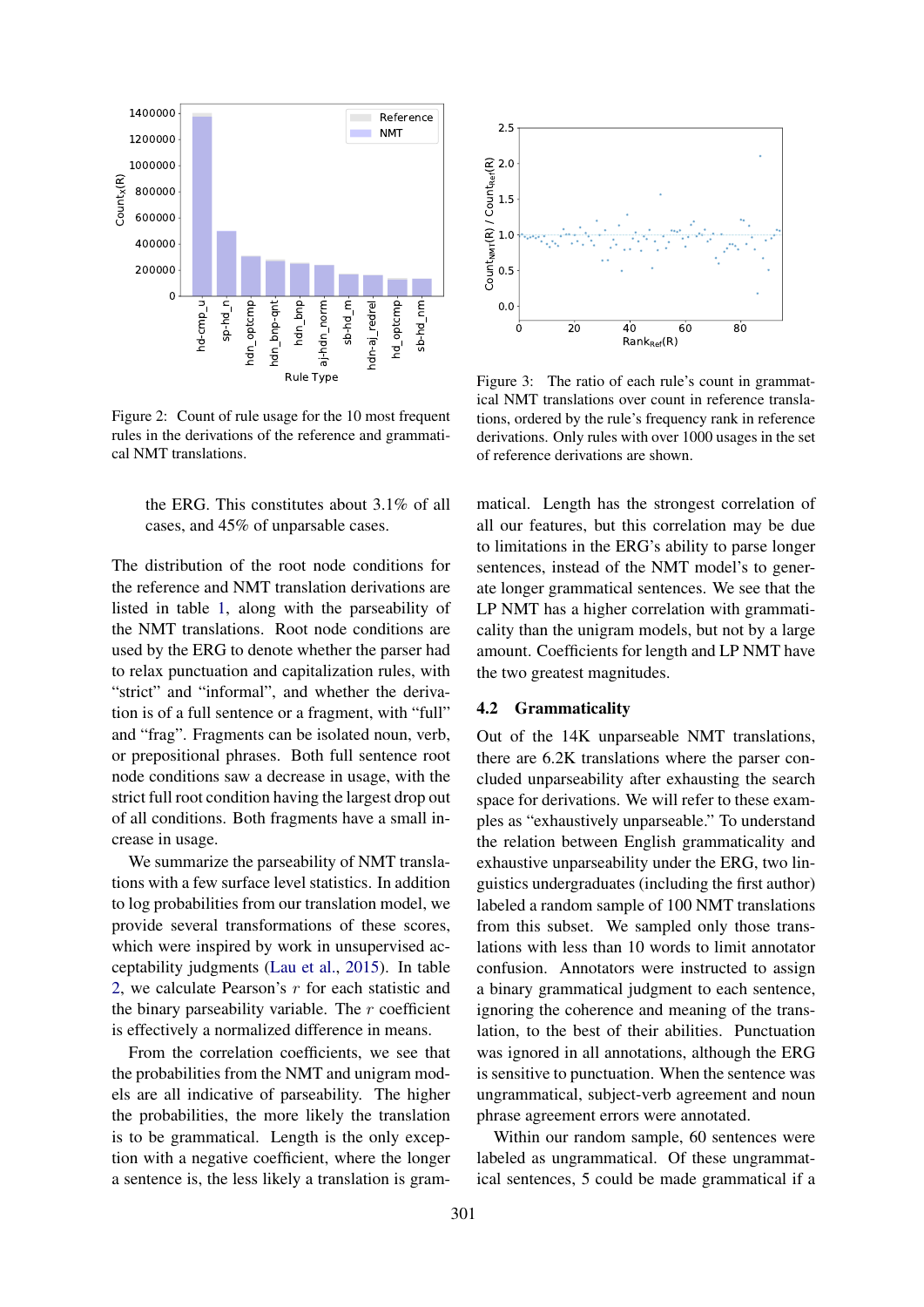| <b>Reference</b> |                                 | <b>NMT</b>           |                                 |  |
|------------------|---------------------------------|----------------------|---------------------------------|--|
| <b>Rule Type</b> | <b>Annotations</b>              | <b>Rule Type</b>     | <b>Annotations</b>              |  |
| xp_brck-pr       | Paired bracketed phrase         | j_sbrd-pre           | Pred.subord phr fr.adj, prehead |  |
| cl-cl_runon      | Run-on sentence w/two clauses   | $n-j$ -j-cpd         | Compound from noun+adj          |  |
| np-hdn_cpd       | Compound proper-name+noun       | $j$ <sub>-n-ed</sub> | Adj-phr from $adj + noun + ed$  |  |
| vp_sbrd-prd-prp  | Pred.subord phr from prp-VP     | aj-np_int-frg        | Fragment intersctv modif + NP   |  |
| hd-aj_int-sl     | Hd+foll.int.adjct, gap in adj   | vp_sbrd-prd-aj       | Pred.subord phr from adjctv phr |  |
| hd-aj_vmod       | Hd+foll.int.adjct, prec. NP cmp | np_frg               | Fragment NP                     |  |
| vp_np-ger        | NP from verbal gerund           | flr-hd_nwh           | Filler-head, non-wh filler      |  |
| mrk-nh_atom      | Paired marker + phrase          | hdn-aj_rc-pr         | NomHd+foll.rel.cl, paired pnct  |  |
| vp_sbrd-pre      | Pred.subord phr fr.VP, prehead  | sb-hd_mc             | Head+subject, main clause       |  |
| num_prt-det-nc   | Partitive NP fr.number, no cmp  | num-n_mnp            | Measure NP from number+noun     |  |

<span id="page-4-1"></span>Table 3: The most discriminatory features of both the reference and NMT translations. Features are ranked by a logistic regression without an intercept and an L1 penalty  $C = 0.01$ , trained with LIBLINEAR within scikit-learn. Description of rule types are taken from the annotations in the ErgRules website.

subject-verb agreement error was corrected, and 5 other translations could be made grammatical by correcting an article or determiner attachment to a noun. One translation exhibited both forms of agreement attachment errors. Agreement attachment errors are better studied phenomenon [\(Linzen et al.,](#page-7-6) [2016;](#page-7-6) [Sennrich,](#page-7-7) [2016\)](#page-7-7). However, correcting these errors only fixes 18.3% of ungrammaticality that we observed in our sample.

Out of the 100 sampled NMT translations that have no ERG derivations, we found 35 to be grammatical. 5 test examples were excluded. These include two cases where the source sentences were empty, and three cases where the sentence was parliament session information. Both annotators found annotating to be challenging, and possibly better annotated on an ordinal scale. Out of the exhaustively unparseable random sample, 37% was found to be grammatical. The ERG may have grammar gaps for near grammatical sentences.

## 4.3 Rule Counts

This section and those following will analyze the rules present in the derivations of the reference and the grammatical NMT translations. We consider only the appearance of the rule, disregarding the context it appears in, and define Count $\chi(R)$ as the number of times rule  $R$  appears in the set  $X \in \{Ref, NMT\}$  of derivations. In figure [2,](#page-3-1) we plot the counts of the 10 most frequent rule types in the reference and NMT translations. The rules were taken from the best derivations as determined by the included maximum entropy classifier in the ERG. Note that we have about 200K

reference derivations and 189K NMT derivations we aggregate statistics from, as about 7% of the NMT translations are unparseable. We see that both distributions seem to be Zipfian, and that the rule counts in the NMT translations match the reference closely.

In figure [3,](#page-3-2) for each rule  $R$ , we plot the ratio Count<sub>NMT</sub> $(R)/$ Count<sub>Ref</sub> $(R)$  of derivations against the rank of the rule type. The rank is computed from the set of reference derivations. The variance of the ratio seems to increase as the rank of the rule increases. While the occurrences of rarer constructions is low in the NMT translations, it seems not to match the usage in the reference translation dataset. This suggests that NMT has trouble learning the usage of rarer syntactic constructions.

#### <span id="page-4-0"></span>4.4 Discriminative Rules

This section aims to understand which usage of rules distinguish the reference from the NMT translations. The analysis in this section is largely inspired by work in syntactic stylometrics [\(Feng](#page-6-6) [et al.,](#page-6-6) [2012;](#page-6-6) [Ashok et al.,](#page-6-7) [2013\)](#page-6-7), where we vectorize each derivation as a bag of rules, and fit a logistic regression without an intercept to predict whether a derivation was from the set of reference or NMT translations. In total, there are 392K examples and we prepare an 80/20 training validation split. The model is fit with an L1 sparsity penalty of  $C = 0.01$  with the LIBLINEAR solver in scikit learn [\(Pedregosa et al.,](#page-7-13) [2011\)](#page-7-13). On the validation set, the logistic regression achieves an accuracy of about 59.0% on the validation set up from the 51.9% majority class baseline. Of the 204 rules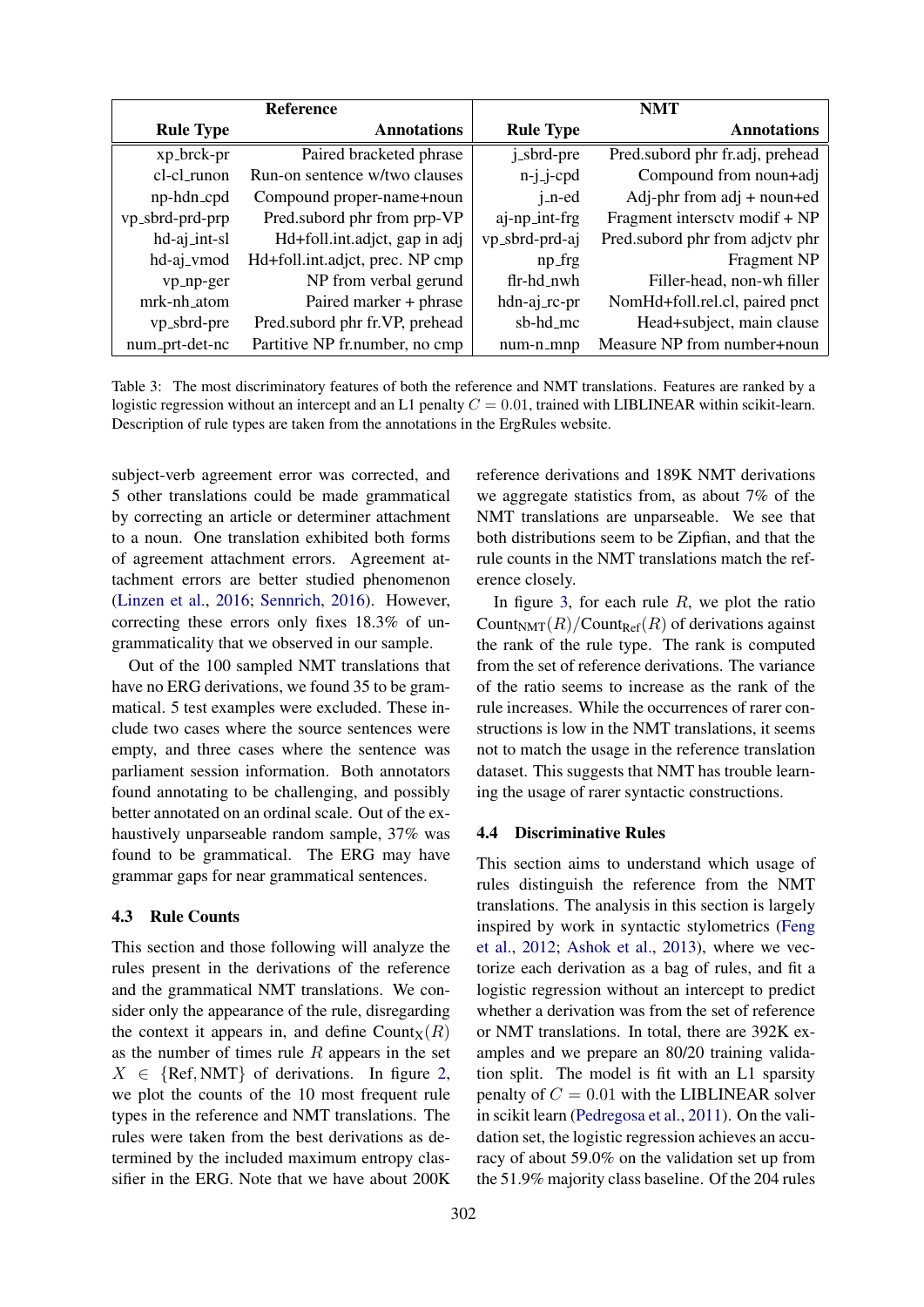used as features, only 71 were non-zero. There are 47 rules that are discriminatory towards reference translations (positive weights), and 24 rules that are discriminatory towards NMT translations (negative weights). Table [3](#page-4-1) shows the 10 most discriminative rules for each set.

#### 4.5 Qualitative Analysis

We provide qualitative analysis for a few of the most discriminative rules for both the reference and NMT translations. When exploring discriminatory rules in the reference, we sampled for sentence pairs where the reference translation that contained the rule of interest, and the NMT translation did not. We only sampled within sentences with a length of less than 12. Our qualitative analysis is written after we looked through many samples, and we attempted to list a few of our general observations for each rule.

The "cl-cl runon" rule type indicates a runon sentence with two conjoined clauses. This rule has a positive coefficient, and discriminates towards reference translations. An example is given below:

| French   je le répète, vous avez raison.          |
|---------------------------------------------------|
| Reference $\vert$ i repeat ; you are quite right. |
| NMT Output $\vert$ i repeat, you are right.       |

In this case, the NMT used a comma to conjoin two clauses instead of using a semi-colon, which is more similar in punctuation to the source sentence. In every case we saw, the NMT model seems to follow the French style of conjunction more closely, mirroring the punctuation of the source sentence. Reference translations seem to be more spurious in the usage of semicolons or periods. In more concerning cases, short conjoined clauses were dropped by the NMT translations; e.g. "thank you .".

We now analyze "np\_frg" which denotes a noun phrase fragment. This rule that has a negative coefficient, and discriminates towards NMT translations. We give an example below:

| French   quel paradoxe !             |
|--------------------------------------|
| Reference   what a paradox this is ! |
| NMT Output   what a paradox !        |

When looking through samples, we saw many examples where the expletive is dropped. This is

similar to the case for the previous rule as it is a literal translation of the French source. In NMT translations we observed increases in the formal and strict fragment root conditions, and we believe these translations are a factor.

# 5 Related Work

Previous work in recurrent neural network based recognizers on artificial languages has studied the performance on context-free and limited context-sensitive languages [\(Gers and Schmidhu](#page-6-2)[ber,](#page-6-2) [2001\)](#page-6-2). More recent research in this setting provide methods to extract the exact deterministic finite automaton represented by the RNN based recognizers of regular languages [\(Weiss et al.,](#page-7-5) [2018\)](#page-7-5). These studies give exact analyses of RNN recognizers for simple artificial languages.

In the evaluation of language models in natural language settings, recent work analyzes the rescoring of grammatical and ungrammatical sentence pairs based on specific linguistic phenomenon such as agreement attraction [\(Linzen et al.,](#page-7-6) [2016\)](#page-7-6). These contrastive pairs have also found use in evaluating seq2seq models through rescoring with the decoder side of neural machine translation systems [\(Sennrich,](#page-7-7) [2016\)](#page-7-7). Both studies on contrastive pairs evaluate implicit grammatical knowledge of a language model.

HPSG-based grammars have found use in evaluating human produced language. To determine the degree of syntactic noisiness in social media text, parseability under the ERG was examined for newspaper and Twitter texts [\(Baldwin et al.,](#page-6-8) [2013\)](#page-6-8). In predicting grammaticality of L2 language learners with linear models, the parseability of sentences with the ERG was found to be a useful feature [\(Heilman et al.,](#page-6-9) [2014\)](#page-6-9). These studies suggest parseability in the ERG has some degree of linguistic reality.

Our work combines analysis of neural seq2seq models with an HPSG-based grammar, which begins to let us understand the syntactic properties in the model output. Recent work most similar to ours is in evaluating multimodel deep learning models with the ERG [\(Kuhnle and Copestake,](#page-7-14) [2017\)](#page-7-14). While their work uses the ERG for language generation to test language understanding, we evaluate language generation with the parsing capabilities of the ERG, and study the syntactic properties.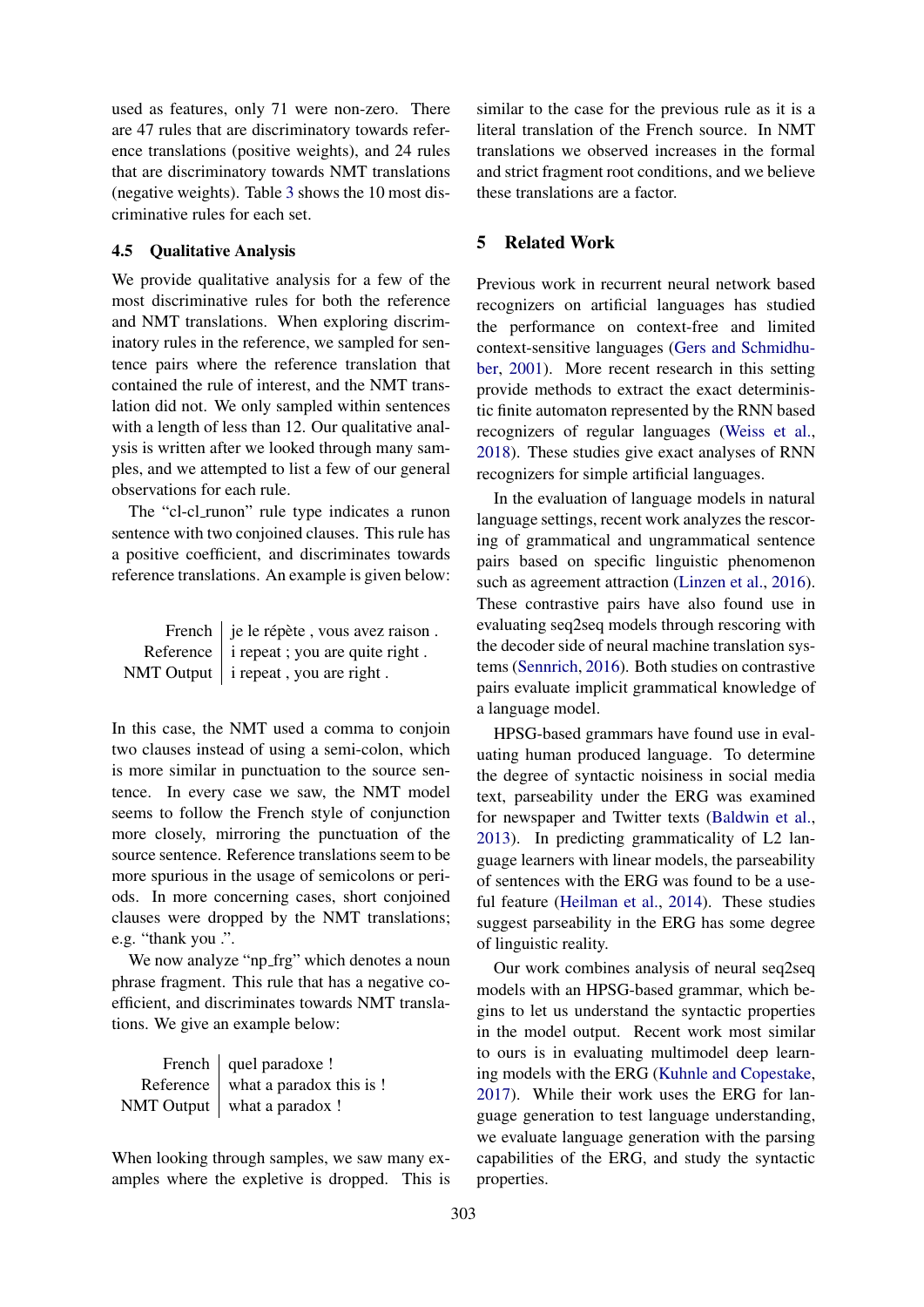## 6 Conclusion

Neural sequence to sequence models do not have any explicit biases towards inducing underlying grammars, yet was able to generate sentences conforming to an English-like grammar at a high rate. We investigated parseability and differences in syntactic rule usage for this neural seq2seq model, and these two analyses were made possible by the English Resource Grammar. Future work will involve using human ratings and machine translation quality estimation datasets to understand which syntactic biases are preferable for machine translation systems. The ERG also produces Minimal Recursion Semantics (MRS; [Copestake et al.,](#page-6-10) [2005\)](#page-6-10), a semantic representation which our work does not yet explore. By matching the semantic forms produced, we can make evaluations of language generation systems on a semantic level as well. In using these deep resources for evaluation, there is a shortcoming in the biased coverage of the grammar. Future work will also study how to evaluate our models despite these limitations. We hope this paper spurs others' interest in HPSG-based or language-like grammar evaluations of neural networks.

## Acknowledgments

This work was facilitated by the Center for Study of Language and Information REU site at Stanford University, where the first and second author were roommates. Andrew McCallum and IESL provided computing resources. Dan Flickinger, Chris Potts, and the anonymous reviewers provided helpful comments. Nicholas Thomlin co-annotated the grammaticality judgments. Technical support on DELPH-IN was provided by Michael Goodman and Stephen Oepen. The first author received mentorship from Omer Levy, Roy Schwarz, Chenhao Tan, Nelson Liu, and Noah Smith in the summer of 2017, and from Ari Kobren, Nicholas Monath, and Haw-Shiuan Chang in the years prior. The second author received mentorship from Guangliang Chen.

#### References

<span id="page-6-4"></span>Peter Adolphs, Stephan Oepen, Ulrich Callmeier, Berthold Crysmann, Dan Flickinger, and Bernd Kiefer. 2008. Some fine points of hybrid natural language parsing. In *Proceedings of the International Conference on Language Resources and Evaluation,*

*LREC 2008, 26 May - 1 June 2008, Marrakech, Morocco*.

- <span id="page-6-7"></span>Vikas Ganjigunte Ashok, Song Feng, and Yejin Choi. 2013. Success with style: Using writing style to predict the success of novels. In *Proceedings of the 2013 Conference on Empirical Methods in Natural Language Processing, EMNLP 2013, 18-21 October 2013, Grand Hyatt Seattle, Seattle, Washington, USA, A meeting of SIGDAT, a Special Interest Group of the ACL*, pages 1753–1764.
- <span id="page-6-0"></span>Dzmitry Bahdanau, Kyunghyun Cho, and Yoshua Bengio. 2014. Neural machine translation by jointly learning to align and translate. *CoRR*, abs/1409.0473.
- <span id="page-6-8"></span>Timothy Baldwin, Paul Cook, Marco Lui, Andrew MacKinlay, and Li Wang. 2013. How noisy social media text, how diffrnt social media sources? In *Sixth International Joint Conference on Natural Language Processing, IJCNLP 2013, Nagoya, Japan, October 14-18, 2013*, pages 356–364.
- <span id="page-6-10"></span>Ann Copestake, Dan Flickinger, Carl Pollard, and Ivan A. Sag. 2005. Minimal recursion semantics: An introduction. *Research on Language and Computation*, 3(2):281–332.
- <span id="page-6-5"></span>Ann A. Copestake and Dan Flickinger. 2000. An open source grammar development environment and broad-coverage English grammar using HPSG. In *Proceedings of the Second International Conference on Language Resources and Evaluation, LREC 2000, 31 May - June 2, 2000, Athens, Greece*.
- <span id="page-6-6"></span>Song Feng, Ritwik Banerjee, and Yejin Choi. 2012. Characterizing stylistic elements in syntactic structure. In *Proceedings of the 2012 Joint Conference on Empirical Methods in Natural Language Processing and Computational Natural Language Learning, EMNLP-CoNLL 2012, July 12-14, 2012, Jeju Island, Korea*, pages 1522–1533.
- <span id="page-6-1"></span>Dan Flickinger. 2000. On building a more efficient grammar by exploiting types. *Natural Language Engineering*, 6(1):15–28.
- <span id="page-6-3"></span>Dan Flickinger, Stephan Oepen, and Gisle Ytrestøl. 2010. Wikiwoods: Syntacto-semantic annotation for English wikipedia. In *Proceedings of the International Conference on Language Resources and Evaluation, LREC 2010, 17-23 May 2010, Valletta, Malta*.
- <span id="page-6-2"></span>Felix A. Gers and Jürgen Schmidhuber. 2001. LSTM recurrent networks learn simple context-free and context-sensitive languages. *IEEE Trans. Neural Networks*, 12(6):1333–1340.
- <span id="page-6-9"></span>Michael Heilman, Aoife Cahill, Nitin Madnani, Melissa Lopez, Matthew Mulholland, and Joel R. Tetreault. 2014. Predicting grammaticality on an ordinal scale. In *Proceedings of the 52nd Annual Meeting of the Association for Computational Linguistics, ACL 2014, June 22-27, 2014, Baltimore, MD, USA, Volume 2: Short Papers*, pages 174–180.